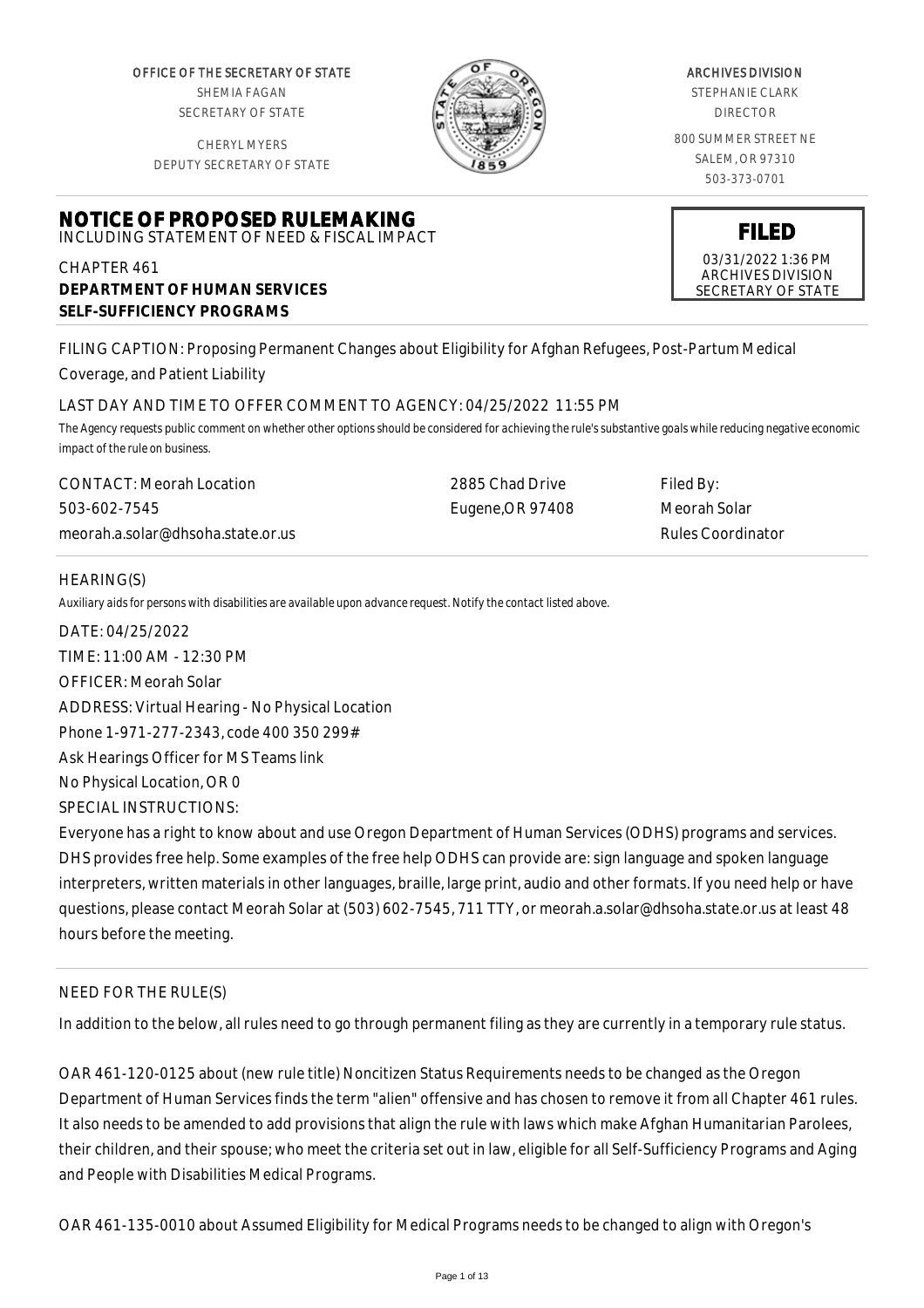decision to increase the post-partum coverage timeline ahead of the anticipated enactment of the Build Back Better Act, which will make the change mandatory. Currently states have the option to increase the timeline established in 42 CFR 435.170 from 60 days to 12 months. This change supports that decision and will align non-MAGI medical programs with MAGI medical programs.

OARs 461-155-0700 about Special Need; Personal Incidentals and Room and Board Allowances; OSIPM, 461-160- 0610 about (new title) Patient Liability; OSIPM (except OSIPM-EPD), and 461-185-0050 about (new title) Patient Liability Pay-In System; need to be amended to remove patient liability for certain individuals in the OSIPM, OSIPM-ICP and PACE programs. They also need to be amended to align with the new direction from the Centers for Medicare and Medicaid Services.

OAR 461-160-0620 about Income Deductions and Client Liability; Long-Term Care Services or Home and Community-Based Care; OSIPM, also needs to be changed to eliminate patient liability for certain individuals.

# DOCUMENTS RELIED UPON, AND WHERE THEY ARE AVAILABLE

Document titled "Application for 1915(c) Home and Community Based Services Waiver: OR.0185.R07.00 - Jan 01, 2022," and any waiver approval or response, available from APD policy analyst unit.

Document titled "Application for 1915(c) Home and Community Based Services Waiver: Draft OR.006.04.03 - Dec 01, 2021," and any waiver approval or response, available from APD policy analyst unit.

Email communications from Centers for Medicare & Medicaid Services (CMS) available from Non-MAGI Medicaid Financial Policy unit.

Medicaid Federal Policy Guidance, available here: https://www.medicaid.gov/federal-policy-guidance/index.html

Build Back Better Act: Health Coverage Provisions Explained, available here: https://ccf.georgetown.edu/wpcontent/uploads/2021/11/Build-Back-Better-FINAL-Nov19.pdf

Guidance provided to ODHS via email from the Office of Refugee Resettlement, Food and Nutrition Service, Center for Medicare and Medicaid Services, and Administration for Children and Families available from ODHS policy analyst units.

# STATEMENT IDENTIFYING HOW ADOPTION OF RULE(S) WILL AFFECT RACIAL EQUITY IN THIS STATE

Changes to OAR 461-120-0125 will specifically beneficially impact the Afghan refugee community who will qualify for benefits under the rule changes. Without the rule changes, many of the recently arrived Afghans would not be eligible for many program benefits without meeting other criteria, including waiting periods. ODHS has been and remains in ongoing communication with the community organizations who serve the refugee community to make them aware of these rule changes, and any other rule changes that may impact the communities they help us support. The Department is currently working to quickly translate the Rights and Responsibilities and 415F Application Form into Dari and Pashtu.

The Department estimates there will be no racial equity impact from changes to OAR 461-135-0010. Under current rule, individuals most often return to another medical program uninterrupted, following the two month post-partum coverage. This is expected to continue, but after twelve months rather than two.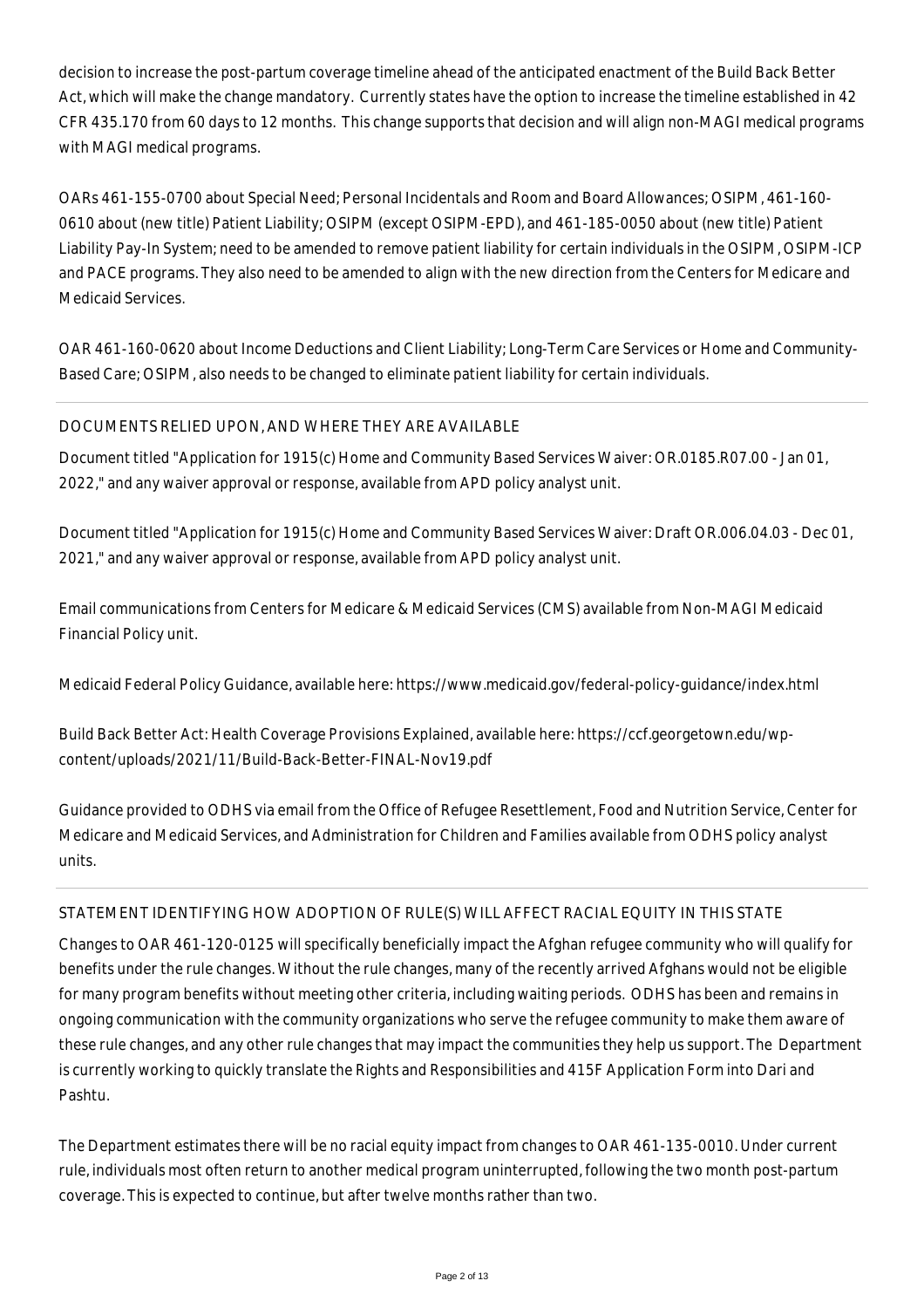The changes the Department is making to OARs 461-155-0700, 461-160-0610, 461-160-0620, and 461-185-0050, will have a positive effect on all whose patient liability is reduced to zero. All Program of All-Inclusive Care for the Elderly (PACE) participants, regardless of living situation, will benefit in proportion to the amount of patient liability they no longer must pay. Homeowners and renters who were required to pay an in-home Long Term Care or Independent Choice Program patient liability will also benefit in proportion to the amount previously due. ODHS estimates a possible negative racial equity impact to individuals whose patient liability will not be eliminated. ODHS arrives at the estimation due to recent studies regarding the disproportionate number of Communities of Color experiencing homelessness in Oregon. Portland's most recent Homelessness Statistics specifically cite Black adults as the fastest growing racial group of unsheltered individuals, along with women and individuals older than 55. (see https://www.portlandoregon.gov/toolkit/article/562207)

Similarly, the recently published "Findings and Recommendations of the Task Force on Homelessness and Racial Disparities in Oregon" January 2022 report to the Oregon legislature found that "American Indian/Alaska Native Oregonians are represented in homelessness more than four times their share of the total state population." It also found that "Black Oregonians are represented in homelessness more than three times their share of the total state population." (see https://www.oregon.gov/ohcs/get-involved/Documents/01-21-2022-Findings-and-Recommendation.pdf) The disproportionate rates of Communities of Color experiencing homelessness in Oregon coupled with the fact that the rule change will only benefit those who are sheltered (excluding PACE participants), brings ODHS to estimate a negative racial equity impact.

## FISCAL AND ECONOMIC IMPACT:

The Department estimates that amending OAR 461-120-0125 will have a positive fiscal impact on Afghan families who are eligible for benefits under the new rule changes. The specific monthly cumulative positive fiscal impact cannot be known as many benefit amounts are group-size based and based on other eligibility factors, and group sizes and other eligibility factors for all applying Afghan individuals and families cannot be known. The Department estimates no impact on the Department, those eligible or applying for benefits or services, the public, other state agencies, local government, and business, including small business. There is no cost of compliance for small businesses. No small businesses are subject to this rule.

The Department estimates that amending OAR 461-135-0010 will have no fiscal impact on the Department, those eligible or applying for benefits or services, the public, other state agencies, local government, and business, including small business. There is no cost of compliance for small businesses. No small businesses are subject to this rule.

#### Regarding OARs 461-155-0700, 461-160-0610, 461-160-0620, and 461-185-0050:

\* The Department may experience caseload growth due to this rule change due to the cost elimination to receive services in one's own home. The Department does not have an exact estimate of how this might impact caseload growth. As part of the legislatively approved budget, Aging & People with Disabilities (APD) budgeted a total of \$5,000,000 for this change for the current biennium (\$1,187,500 GF, \$3,812,500 FF). It is important to note that this investment is being implemented as a part of the additional 10% FMAP that is being provided through ARPA. \* Individuals receiving Home and Community-Based care in their own home that have income above the OSIPM maintenance standard plus \$500 will benefit as they will no longer be required to make any payment for their services. The exact amount will vary based on each individual's required payment amount.

\* Area Agency on Aging offices may experience caseload growth due to this rule change due to the cost elimination to receive services in their own home. APD does not have an estimate of how this will impact caseload growth.

\* There is a positive economic impact to In-home care agencies and individual homecare workers, as they may be authorized additional hours and services in response the change in rule. There are approximately 107 in-home care agencies. There are approximately 22,000 active homecare workers. APD is not able to estimate the actual impact to in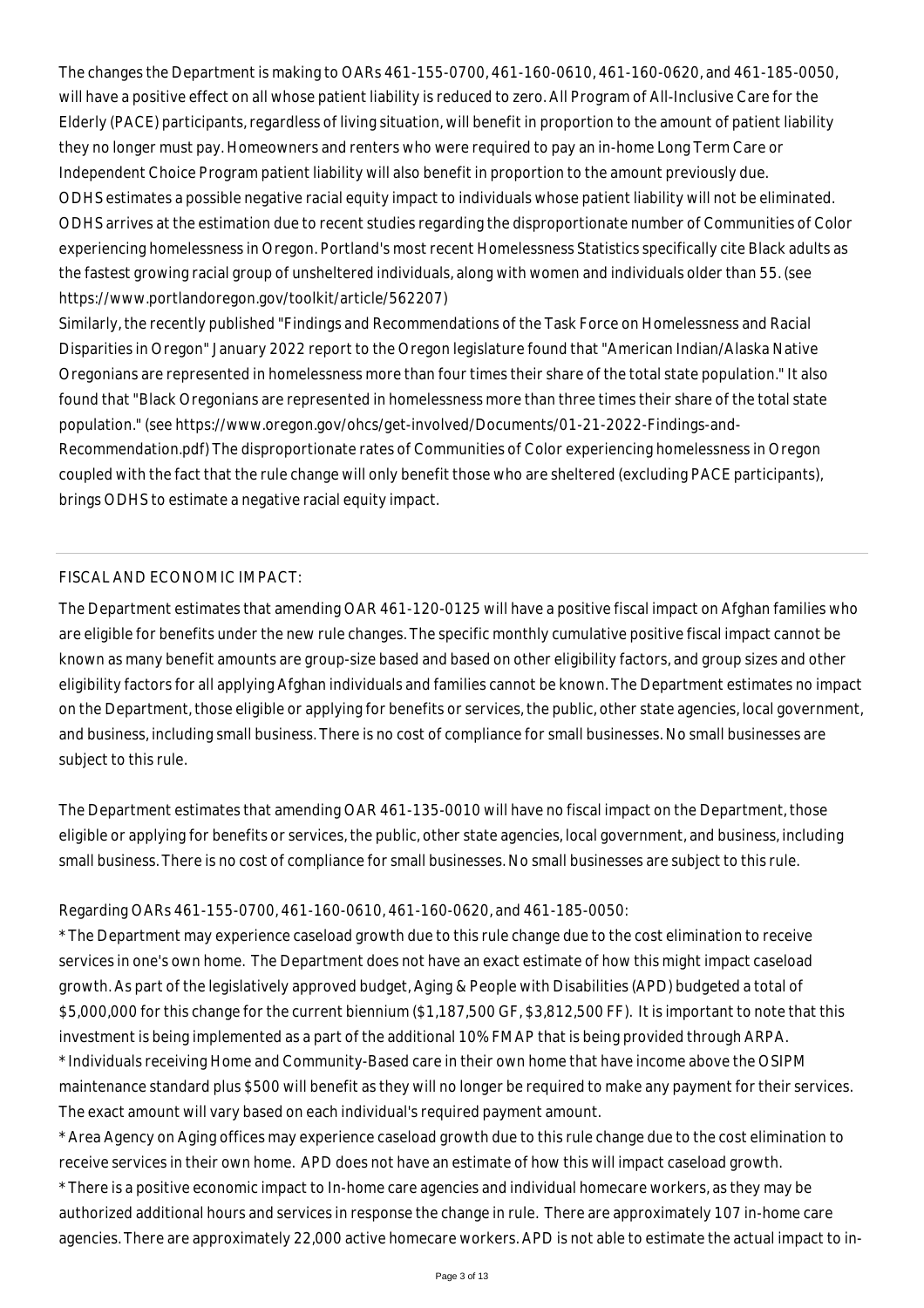home care agencies or homecare workers because each one is paid an individual amount, however the change is not estimated to be significant for each agency or homecare worker.

\* The Department estimates no impact on the public, other state agencies or local government unless mentioned, and business, including small business. There is no cost of compliance for small businesses. No small businesses are subject to this rule.

## COST OF COMPLIANCE:

*(1) Identify any state agencies, units of local government, and members of the public likely to be economically affected by the rule(s). (2) Effect on Small Businesses: (a) Estimate the number and type of small businesses subject to the rule(s); (b) Describe the expected reporting, recordkeeping and administrative activities and cost required to comply with the rule(s); (c) Estimate the cost of professional services, equipment supplies, labor and increased administration required to comply with the rule(s).*

See Fiscal and Economic Impact

DESCRIBE HOW SMALL BUSINESSES WERE INVOLVED IN THE DEVELOPMENT OF THESE RULE(S):

Small businesses were not involved in the development of these rules but are invited to provide input during the public comment period.

# WAS AN ADMINISTRATIVE RULE ADVISORY COMMITTEE CONSULTED? YES

#### RULES PROPOSED:

461-120-0125, 461-135-0010, 461-155-0700, 461-160-0610, 461-160-0620, 461-185-0050

## AMEND: 461-120-0125

RULE SUMMARY: OAR 461-120-0125 is being amended to add, in permanent rule, Afghan Humanitarian Parolees to the groups of individuals who meet the noncitizen status for all ODHS programs for the length of time allowed under Public Law 117-43. It is also being amended to remove the outdated and derogatory term "alien" from the permanent rule and to remove a hyphen from the word "noncitizen."

CHANGES TO RULE:

#### 461-120-0125 "AliNoncitizen" Status Requirements \[

An individual who must meet "alinoncitizen" status requirements under OAR 461-120-0110, must meet the "alinoncitizen" status requirements of the program for which they are applying. The requirements are listed in sections (2) through (6) of this rule.¶

(1) For purposes of this chapter of rules,¶

(a) In all programs, an individual is a "qualified non-citizen" if the individual is any of the following:¶ (A) An individual who is lawfully admitted for permanent residence under the Immigration and Nationality Act (INA) (8 U.S.C. 1101 et seq). ¶

(B) An Iraqi or Afghan individual granted special immigrant visa status (SIV) under section 101(a)(27) of the INA. These individuals are lawfully admitted for permanent residence under the INA.¶

(C) An individual who is an "Amerasian" who is granted immigration status under section 584 of Public Law 100- 202; the Foreign Operations, Export Financing, and Related Program Appropriations Act of 1988; as amended by Public Law 100-461. These individuals are lawfully admitted for permanent residence under the INA.¶

(D) An individual who is admitted to the United States as a refugee under section 207 of the INA (8 U.S.C. 1157).¶ (E) An individual who is granted asylum under section 208 of the INA (8 U.S.C. 1158).¶

(F) An individual who is a "Cuban or Haitian entrant" (as defined in section 501(3) of the Refugee Education Assistance Act of 1980).¶

(G) An individual who is a "victim of a severe form of trafficking in persons" certified under the Victims of Trafficking and Violence Protection Act of 2000 (22 U.S.C. 7101 to 7112).¶

(H) An individual who is a family member of a victim of a severe form of trafficking in persons who holds a visa for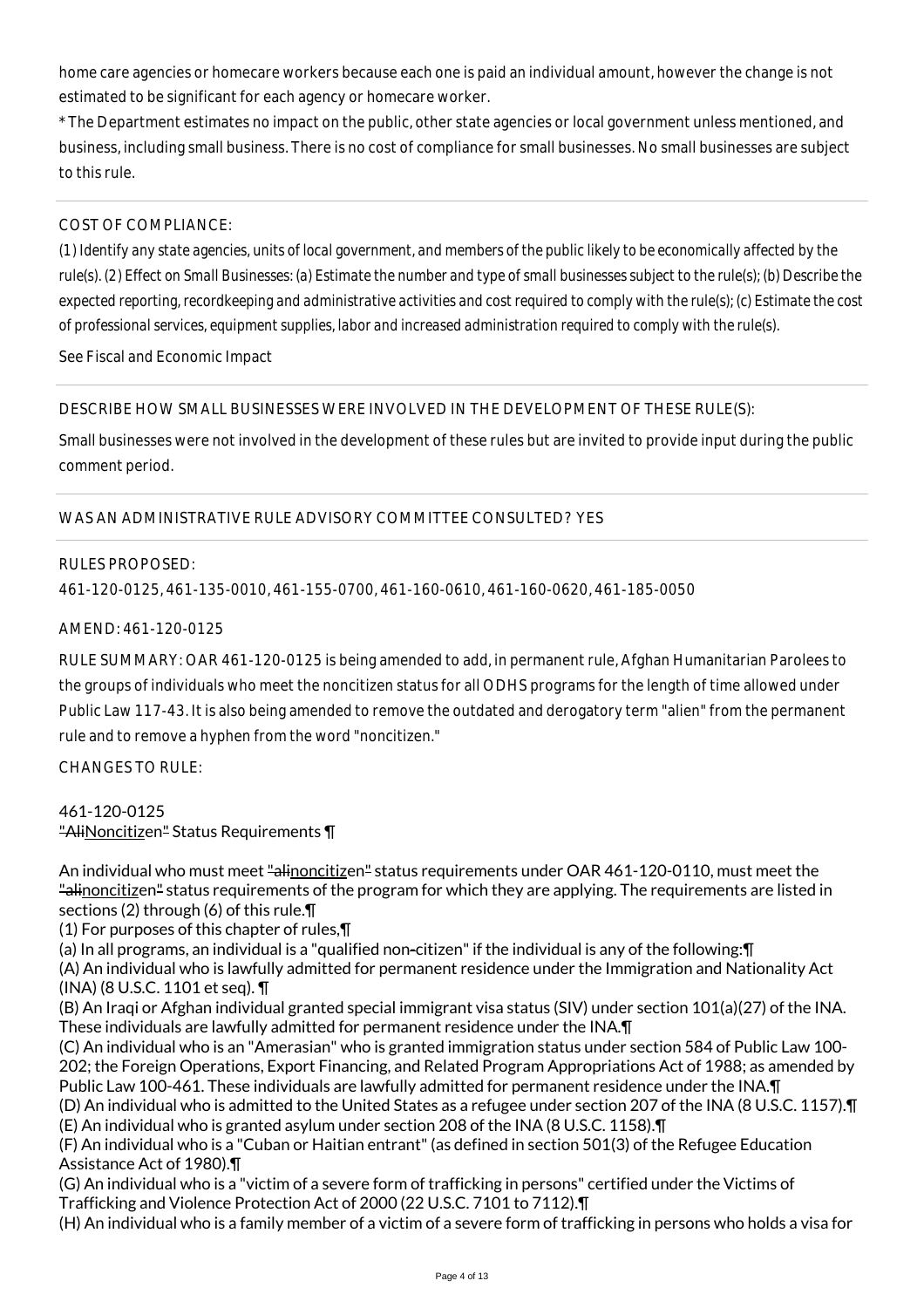family members authorized by the Trafficking Victims Protection Reauthorization Act of 2003 (22 U.S.C. 7101 to 7112).¶

(I) An individual whose deportation is being withheld under section 243(h) of the INA (8 U.S.C. 1253(h)) (as in effect immediately before April 1, 1997) or section 241(b)(3) of the INA (8 U.S.C. 1231(b)(3)) (as amended by section 305(a) of division C of the Omnibus Consolidated Appropriations Act of 1997, Pub. L. No. 104-208, 110 Stat. 3009-597 (1996)).¶

(J) An individual who is paroled into the United States under section 212(d)(5) of the INA (8 U.S.C. 1182(d)(5)) for a period of at least one year.¶

(K) An individual who is granted conditional entry pursuant to section 203(a)(7) of the INA (8 U.S.C. 1153(a)(7)) as in effect prior to April 1, 1980.¶

(L) An individual who is a battered spouse or dependent child who meets the requirements of 8 U.S.C. 1641(c), as determined by the U.S. Citizenship and Immigration Services (USCIS).¶

(b) In the OSIPM and QMB programs, in addition to subsection (a) of this section, an individual is a "qualified noncitizen" if the individual is from the Federated States of Micronesia, the Republic of the Marshall Islands, and the Republic of Palau who lawfully reside in the United States in accordance with the Compacts of Free Association. The provisions in this subsection are retroactively effective December 28, 2020.¶

(2) In all programs except the REF and REFM programs, an individual meets the "alinoncitizen" status requirements if the individual is one of the following:¶

(a) An individual who is an "American Indian" born in Canada to whom the provisions of section 289 of the INA (8 U.S.C. 1359) apply.¶

(b) A member of an "Indian tribe," as defined in section 4(e) of the Indian Self-Determination and Education Act (25 U.S.C. 450b(e)).¶

(c) A qualified non-citizen (see section (1) of this rule) who is any of the following:¶

(A) A veteran of the United States Armed Forces who was honorably discharged for reasons other than "alinoncitizen" status and who fulfilled the minimum active-duty service requirements described in 38 U.S.C. 5303A(d).¶

(B) A member of the United States Armed Forces on active duty (other than active duty for training).¶

(C) The spouse, the un-remarried surviving spouse, or an unmarried dependent child, of an individual described in paragraphs (A) or (B) of this subsection.¶

(3) In the ERDC, TA-DVS, and TANF programs, an individual meets the "alinoncitizen" status requirements if the individual is one of the following:¶

(a) An individual who is a qualified non-citizen (see subsection  $(1)(a)$  of this rule).  $\Pi$ 

(b) An individual who is a non-US citizen who is currently a victim of domestic violence or who is at risk of becoming a victim of domestic violence.¶

(c) Effective October 1, 2021 until March 31, 2023, or through the end of their parole, whichever is later:¶ (A) An individual who is a citizen or national of Afghanistan paroled into the U.S. between July 31, 2021 through September 30, 2022.¶

(B) An unmarried child under the age of 21 or spouse of an individual listed in paragraph (A) of this subsection.¶ (4) In the OSIPM and QMB programs an individual meets the "alinoncitizen" status requirements if the individual meets any of the following:¶

(a) The individual has been granted a USCIS status listed under paragraphs (1)(a)(B) through (1)(a)(I) or paragraph  $(1)(b)$  of this rule. $\P$ 

(b) Effective October 1, 2009, the individual is a qualified non-citizen and is under 19 years of age.¶

(c) The individual was a qualified non-citizen before August 22, 1996.¶

(d) The individual has been granted a USCIS status listed under paragraphs  $(1)(a)(A)$ , and  $(1)(a)(J)$  through  $(1)(a)(L)$ and meets one of the following:¶

(A) Physically entered the United States or was granted the USCIS status on or after August 22, 1996; and has been in the U.S. for five years beginning on the date the USCIS status was granted.¶

(B) Physically entered the United States before August 22, 1996 and was continuously present in the United States between August 22, 1996, and the date the USCIS status was granted. An individual is not continuously present in the United States if the individual is absent from the United States for more than 30 consecutive days or a total of more than 90 days between August 22, 1996 and the date the USCIS status was granted.¶ (e) The individual is under the age of 19 and is one of the following:¶

(A) An individual described in 8 CFR section 103.12(a)(4) who belongs to one of the following classes of non-US citizens permitted to remain in the United States because the Attorney General has decided for humanitarian or other public policy reasons not to initiate deportation or exclusion proceedings or enforce departure:¶ (i) An individual currently in temporary resident status pursuant to section 210 or 245A of the INA (8 USC 1160

and 1255a);¶ (ii) An individual currently under Temporary Protected Status (TPS) pursuant to section 244 of the INA (8 USC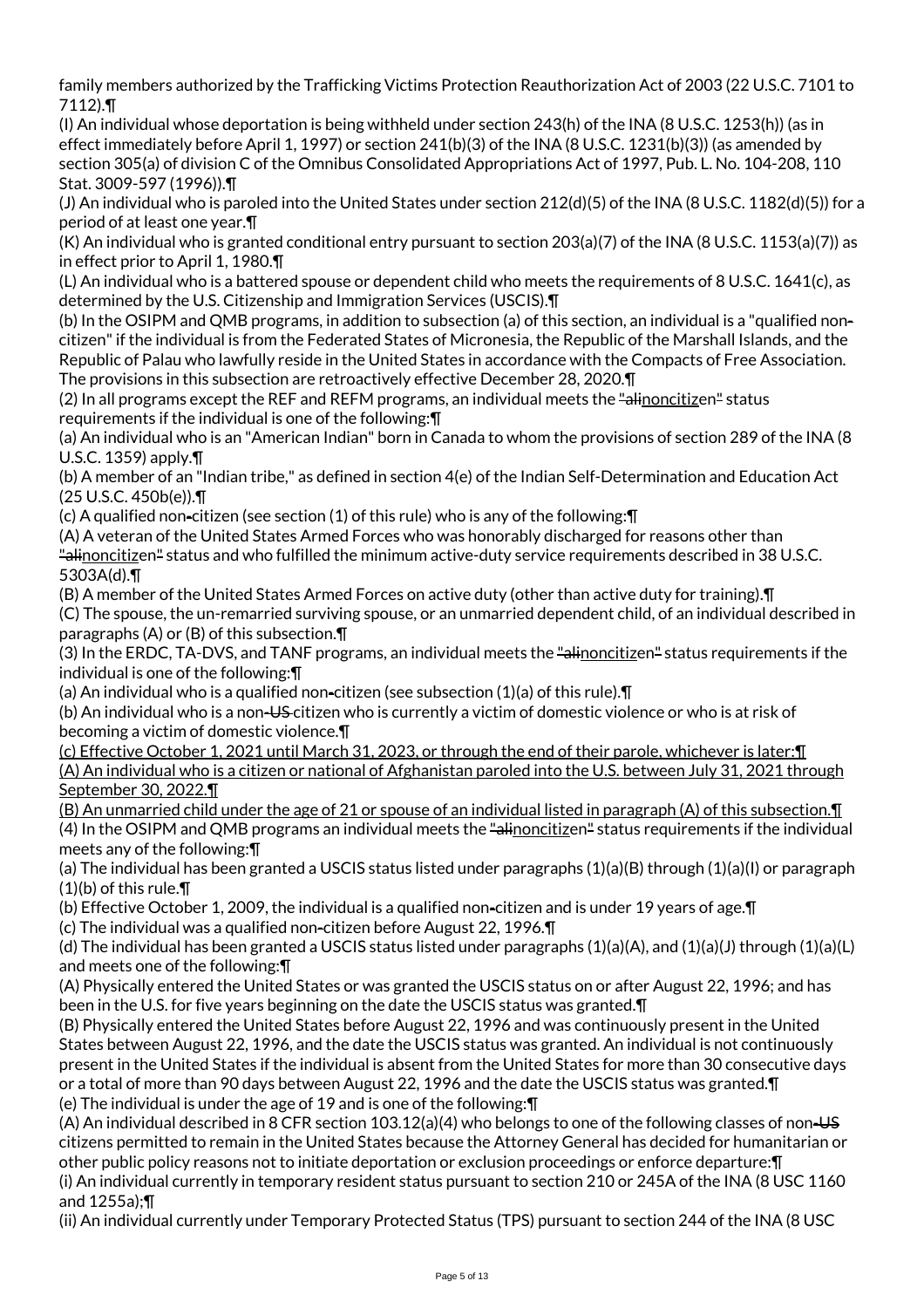1229b);¶

(iii) An individual who is a "Cuban or Haitian entrant," as defined in section 202(b) Pub. L. 99-603 (8 USC 1255a), as amended;¶

(iv) Family Unity beneficiaries pursuant to section 301 of Pub. L. 101-649 (8 USC 1255a), as amended;¶ (v) An individual currently under Deferred Enforced Departure (DED) pursuant to a decision made by the President;¶

(vi) An individual currently in deferred action status pursuant to Department of Homeland Security Operating Instruction OI 242.1(a)(22); or¶

(vii) An individual who is the spouse or child of a United States citizen whose visa petition has been approved and who has a pending application for adjustment of status.¶

(B) An individual in non-immigrant classifications under the INA who is permitted to remain in the U.S. for an indefinite period, including those individuals as specified in section 101(a)(15) of the INA (8 USC 1101).¶ (f) In the OSIPM program, is receiving SSI benefits.¶

(g) In the QMB program, is receiving SSI and Medicare Part A benefits.¶

(h) Effective July 31, 2021 until March 31, 2023, or through the end of their parole, whichever is later:¶ (A) An individual who is a citizen or national of Afghanistan paroled into the U.S. between July 31, 2021 through September 30, 2022.¶

(B) An unmarried child under the age of 21 or spouse of an individual listed in paragraph (A) of this subsection.¶ (5) In the REF and REFM programs, an individual meets the "alinoncitizen" status requirements if the individual is admitted lawfully under any of the following provisions of law:¶

(a) The individual has been granted a USCIS status listed under paragraphs (1)(a)(B) through (1)(a)(H), or¶ (b) The individual has been paroled as a refugee or asylee under section 212(d)(5) of the Immigration and Nationality Act (INA) (8 USC 1182(d)(5)).¶

(c) Effective October 1, 2021 until March 31, 2023, or through the end of their parole, whichever is later:¶ (A) An individual who is a citizen or national of Afghanistan paroled into the U.S. between July 31, 2021 through September 30, 2022.¶

(B) An unmarried child under the age of 21 or spouse of an individual listed in paragraph (A) of this subsection.¶ (6) In the SNAP program,¶

(a) An individual meets the "alinoncitizen" status requirements if the individual: []

(A) Has been granted a USCIS status listed under paragraphs  $(1)(a)(B)$  through  $(1)(a)(I)$  of this rule. If

(B) Has been granted a qualified non-citizen USCIS status and is under age 18.¶

(C) Has been granted a qualified non-citizen USCIS status and has a disability (see OAR 461-001-0015).¶

(D) Was born on or before August 22, 1931, and on August 22, 1996, was lawfully residing in the United States.¶

(E) Was a member of a Hmong or Highland Laotian Tribe at the time that the Tribe rendered assistance to United States personnel by taking part in a military or rescue operation during the Vietnam era (as defined in 38 U.S.C. 101), and is a non-US-citizen who is lawfully residing in the United States. [1]

(F) Is a spouse, the un-remarried surviving spouse, or an unmarried dependent child, of an individual described in paragraph (E) of this subsection.¶

(b) An individual meets the "alinoncitizen" status requirements when the individual has been granted a USCIS status listed under paragraph  $(1)(a)(A)$  or paragraphs  $(1)(a)(J)$  through  $(1)(a)(L)$  of this rule, and has completed one of the following:¶

(A) The individual has been residing in the United States for at least five years while a qualified non-citizen.¶ (B) The individual has worked 40 qualifying quarters of coverage as defined under title II of the Social Security Act, or can be credited with such qualifying quarters as provided under 8 U.S.C. 1645, subject to the following provisions:¶

(i) No quarter beginning after December 31, 1996, is a qualifying quarter if the client received any federal, meanstested benefit during the quarter. Federal means-tested benefits include SNAP, TANF, and Medicaid (except emergency medical).¶

(ii) For the purpose of determining the number of qualifying quarters of coverage, a client is credited with all of the quarters of coverage worked by a parent of the client while the client was under the age of 18 and all of the qualifying quarters worked by a spouse of the client during their marriage, during the time the client remains married to such spouse or such spouse is deceased.¶

(iii) A lawful permanent resident who would meet the "alinoncitizen" status requirements, except for a determination by the Social Security Administration (SSA) that the individual has fewer than 40 quarters of coverage, may be provisionally certified for SNAP program benefits while SSA investigates the number of quarters creditable to the client. A client provisionally certified under this section who is found by SSA, in its final administrative decision after investigation, not to have 40 qualifying quarters is not eligible for SNAP program benefits received while provisionally certified. The provisional certification is effective according to the rule on effective dates for opening benefits, OAR 461-180-0080. The provisional certification cannot run more than six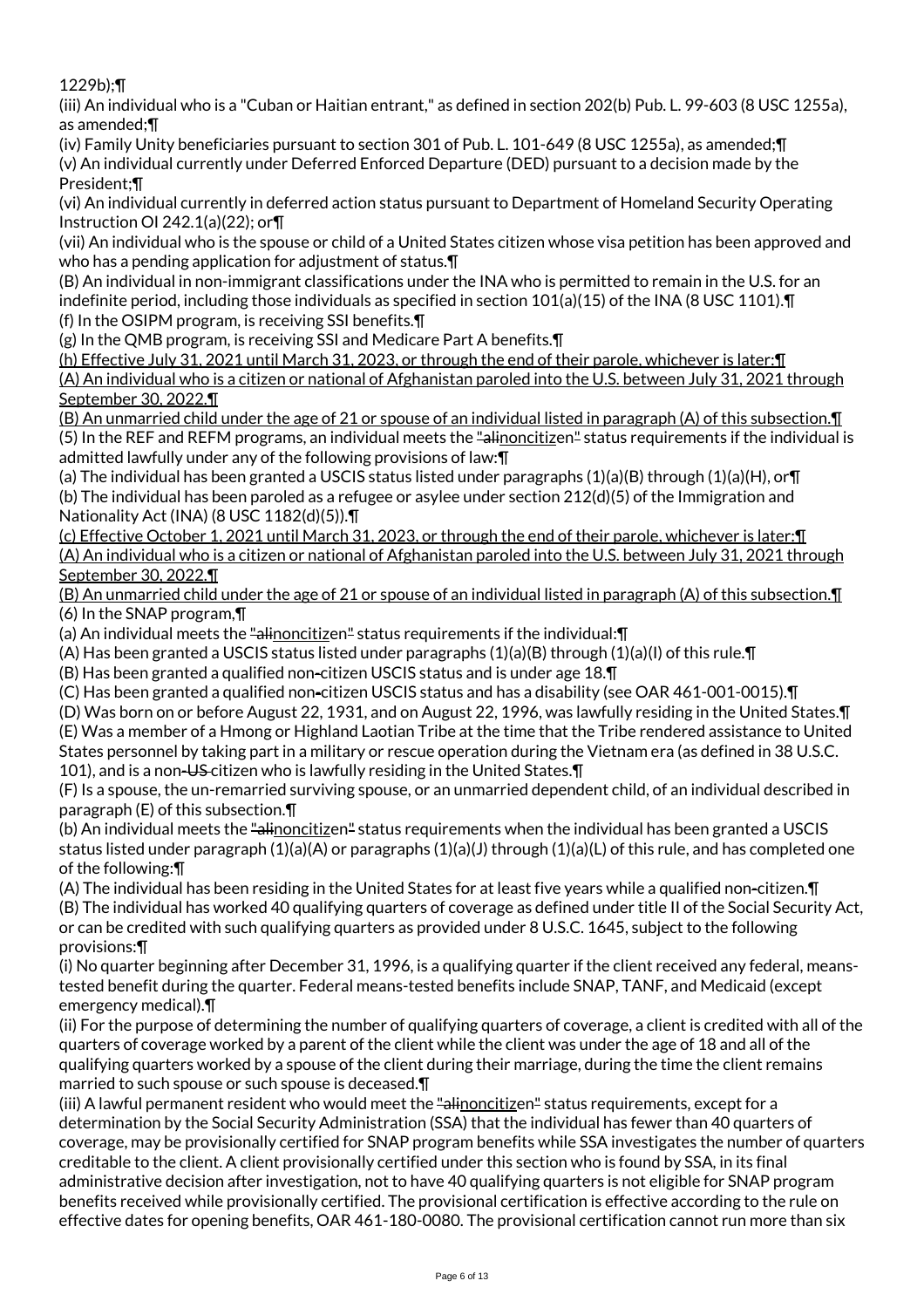months from the date of original determination by SSA that the client does not have sufficient quarters. I (c) Effective October 1, 2021 until March 31, 2023, or through the end of their parole, whichever is later:¶ (A) An individual who is a citizen or national of Afghanistan paroled into the U.S. between July 31, 2021 through September 30, 2022.¶

(B) An unmarried child under the age of 21 or spouse of an individual listed in paragraph (A) of this subsection. Statutory/Other Authority: ORS 329A.500, 409.050, 411.060, 411.404, 411.704, 411.706, 411.816, 412.014, 412.049, 413.085, 414.231, 414.685

Statutes/Other Implemented: ORS 329A.500, 409.010, 411.060, 411.070, 411.404, 411.704, 411.706, 411.816, 412.014, 412.049, 414.025, 414.231, 414.826, H.R. 133, 116th Cong. (2019-2020), Public Law 117-43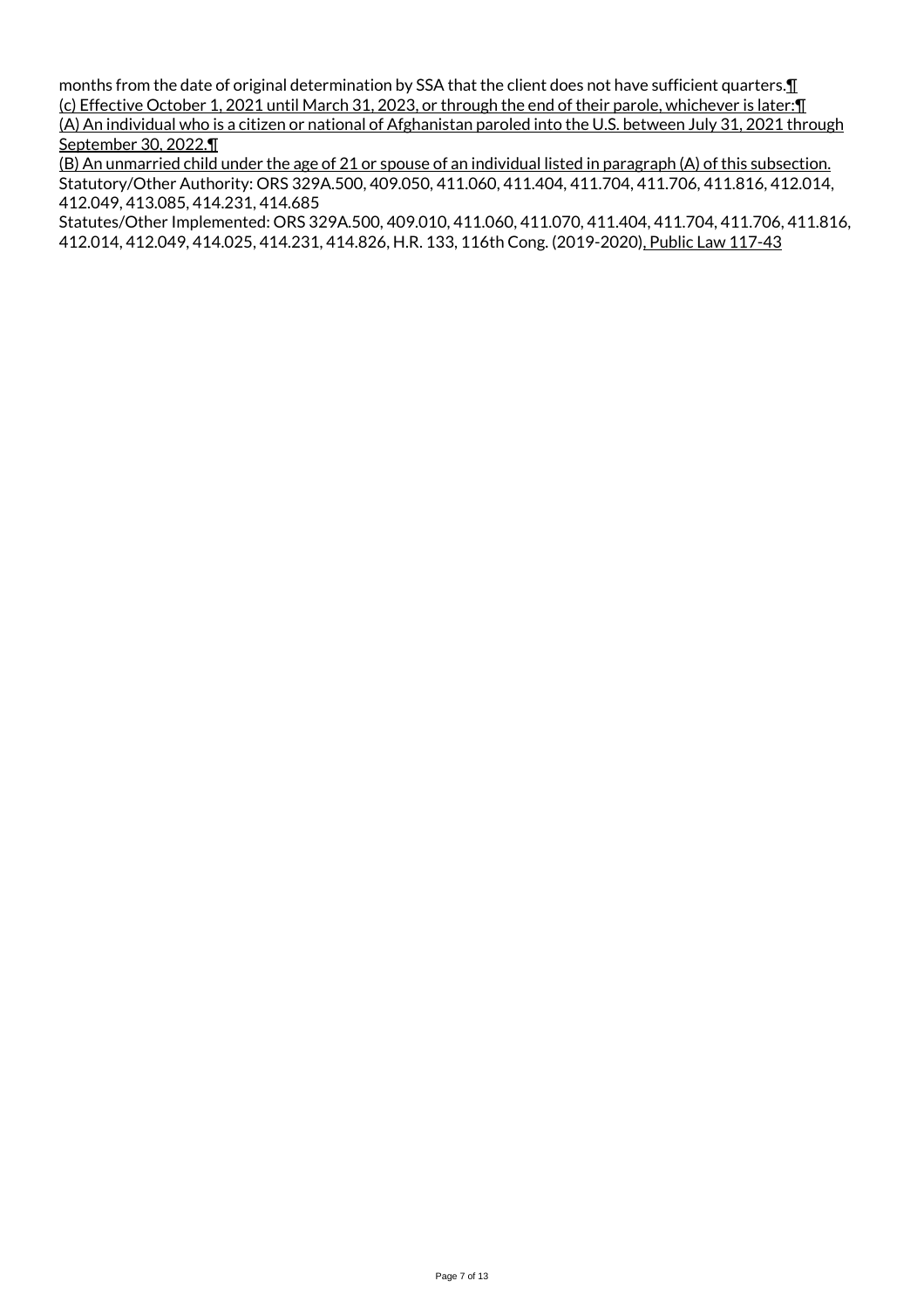## AMEND: 461-135-0010

RULE SUMMARY: OAR 461-135-0010 is being changed to extend the continuous eligibility for post-partum (after pregnancy) medical coverage from two months to twelve months in permanent rule. It is also being changed to remove references to HSD medical program eligibility, as the eligibility for those programs is found in Chapter 410, Division 200.

CHANGES TO RULE:

461-135-0010

Assumed Eligibility for Medical Programs ¶

(1) This rule sets out when a clientn individual is assumed eligible for certain medical programs because the clientindividual receives or is deemed to receive benefits of another program.¶

(2) A pregnant womanindividual who is eligible for and receiving benefits the day the pregnancy ends is assumed eligible for the OSIPM program until the last day of the calendar month in which the 60th day aftertwelfth month following the month in which the last day of the pregnancy falls.¶

(3) A pregnant womanindividual who was eligible for and receiving medical assistance under the OSIPM program or OCCS Medical Programs (see OAR 461-001-0000) and becomes ineligible while pregnant is assumed eligible for Medicaid and can continue to receive OSIPM or OCCS Medical Programs benefits until the last day of the calendar month in which the 60th day aftertwelfth month following the month in which the last day of the pregnancy falls.¶

(4) A child (see OAR 461-001-0000) born to a mothern individual eligible for and receiving OSIPM benefits is assumed eligible for medical benefits under this section until the end of the month the child turns one year of age.¶

(5) The individuals described in subsection (a) and (b) of this section are assumed eligible for OSIPM (except OSIPM-EPD) unless subsection (c)<del>, (d),</del> or (ed) of this section applies: **T** 

(a) A recipient of SSHupplemental Security Income (SSI) benefits who meets all non-financial requirements for the OSIPM program except citizen and non-citizen status. SSI recipients are presumed to meet all citizen and noncitizen status requirements for the OSIP program .¶

(b) An individual who meets all non-financial requirements for the OSIPM program except citizen and non-citizen status and is deemed eligible for SSI under Sections 1619(a) or (b) of the Social Security Act (42 U.S.C. 1382h(a) or (b)), which cover individuals with disabilities whose impairments have not changed but who have become gainfully employed and have continuing need for OSIPM. Individuals deemed eligible for SSI under Sections 1619(a) or (b) of the Social Security Act are assumed to meet all citizen and non-citizen status requirements for the OSIPM program.¶

(c) An individual described in subsection (a) or (b) of this section who is in a nonstandard living arrangement (see OAR 461-001-0000) is not eligible for long-term care (see OAR 461-001-0000) services if the individual would otherwise be ineligible for OSIPM due to a disqualifying transfer of assets (OAR 461-140-0210 to 461-140-0300 regulate the effect of a transfer of assets on a client).¶

(d) An individual described in subsection (a) or (b) of the section who is in a nonstandard living arrangement is not assumed eligible for long-term care services if countable (see OAR 461-001-0000) resources exceed the limit after performing the calculation under OAR 461-160-0580.¶

(6) For the purposes of this section the definition of a "child" means an unmarried individual under age 19 and includes natural, step, and adoptive children. A child found eligible for OSIPM is assumed eligible until the end of the twelfth month following the determination of the child's OSIPM eligibility or redetermination of eligibility unless the child:¶

(a) No longer meets the definition of a child given in this section;¶

(b) Moves out of state;¶

(c) Voluntarily ends benefits; or¶

(d) Is eligible for any other Medicaid program that provides OHP Plus benefits.¶

(7) A clientn individual who receives both benefits under Part A of Medicare and SSI benefits is assumed eligible for the QMB-BAS program unless the individual does not meet the requirements of OAR 461-120-0345 or the residency requirements (see OAR 461-120-0010).

Statutory/Other Authority: ORS 409.050, ORS 411.060, 411.070, 411.404, 413.085, 414.685 Statutes/Other Implemented: ORS 409.010, 411.060, 411.070, 411.404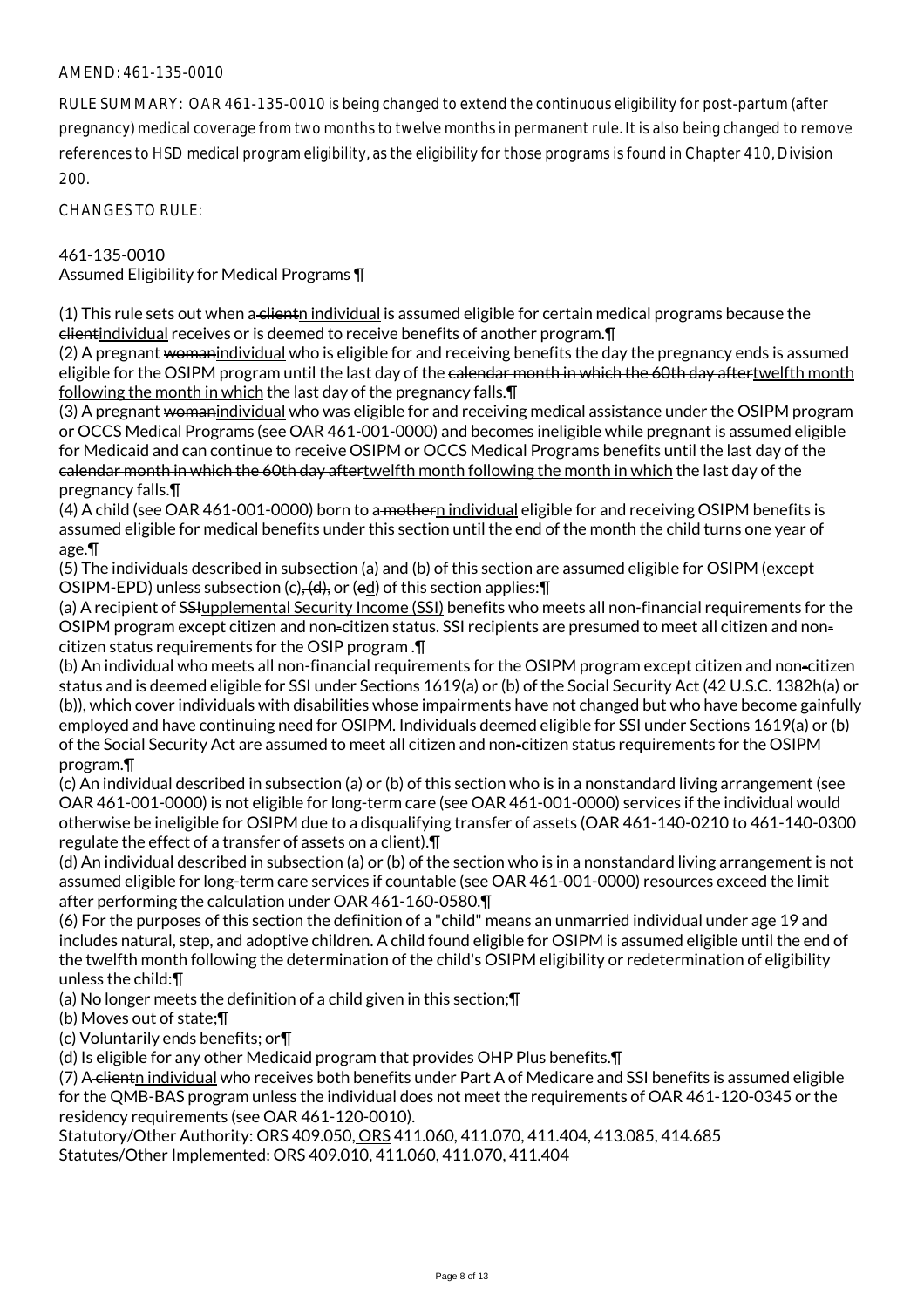## AMEND: 461-155-0700

RULE SUMMARY: OAR 461-155-0700 is being amended to eliminate, in permanent rule, the assistance in paying the eliminated patient liability for recipients of in-home care but to continue the provision for aiding recipients of care in community-based facilities.

CHANGES TO RULE:

#### 461-155-0700

Special Need; Personal Incidentals and Room and Board Allowances; OSIPM ¶

#### In the OSIPM program:¶

(1) In the following circumstances, personal incidentals and room and board allowances may be paid for an individual to reside in a community-based care facility (see OAR 461-155-0630(1)) to avoid placement in a nursing facility or leave a nursing facility or an acute care hospital, when an individual meets the requirements of one of the following subsections:¶

(a) Is determined to be eligible based on a disability determination made by the Department (see OAR 461-125- 0370).¶

(A) To receive this payment, the individual must pursue Supplemental Security Income (SSI) by making application with the Social Security Administration (SSA) and appealing denials until SSA makes a final administrative decision. If SSI is denied at the final SSA administrative level, the individual is no longer eligible for this payment.¶ (B) The payment is the difference between the countable (see OAR 461-001-0000) income of the individual and the OSIPM program adjusted income standard (see OAR 461-155-0250).¶

(b) Is leaving a nursing facility and limited to a maximum SSI payment of \$30 or to a maximum Veterans benefit payment of \$90. The payment is the difference between the countable income of the individual and the OSIPM program adjusted income standard (see OAR 461-155-0250).¶

(c) Is a qualified non-citizen under OAR 461-120-0125 who is not eligible for SSI due to not meeting the requirements to become a naturalized citizen within the SSI time limit.¶

(A) The individual must pursue naturalization.¶

(B) The payment is the difference between the countable income of the individual and the OSIPM adjusted income standard (see OAR 461-155-0250).¶

(d) Does not have sufficient income to divert to the community spouse (see OAR 461-001-0030) due to the difference between the personal needs allowance related to a nursing facility placement and the personal needs allowance and room and board related to a community-based care facility placement. The allowance is issued only when the individual or community spouse requests or chooses a nursing facility placement rather than a community -based care facility placement because the community spouse needs the resulting higher diversion amount to meet his or her monthly expenses.¶

(A) For all individuals, the allowance is the difference between the amount of the individual's income that would be available to divert to the community spouse under a nursing facility placement and the amount of the individual's income available under the community-based care facility placement, using the liability calculation as outlined in OAR 461-160-0620.¶

(B) For an individual under a community-based care facility placement whose income is less than the adjusted OSIPM program standard, the allowance is the amount calculated under paragraph (A) of this subsection plus the difference between the OSIPM program adjusted income standard and the individual's countable income.¶ (2) Room and board allowance (see OAR 461-155-0270), without personal incidentals, may be paid for an individual to reside in a community-based care facility (see OAR 461-155-0630) to avoid placement in a nursing facility, when an individual is leaving a public institution (see OAR 461-135-0950) and the individual's SSI is suspended, subject to the following provisions:¶

(a) The individual's SSI must have been suspended due to placement in a public institution.¶

(b) The individual must pursue reinstatement of SSI, and verification must be provided to the Department.¶ (c) The payment is the difference between the countable income of the individual and the OSIPM Room and Board Standard (see OAR 461-155-0270).¶

(d) If SSI is reinstated or reinstatement of SSI is denied, the individual is no longer eligible for this allowance.¶ (3) The payment amount is prorated in the first month for an individual who moves to a community -based care facility on any day other than the first day of the month.

Statutory/Other Authority: ORS 411.060, 411.070, 411.704, 411.706 Statutes/Other Implemented: ORS 411.060, 411.070, 411.704, 411.706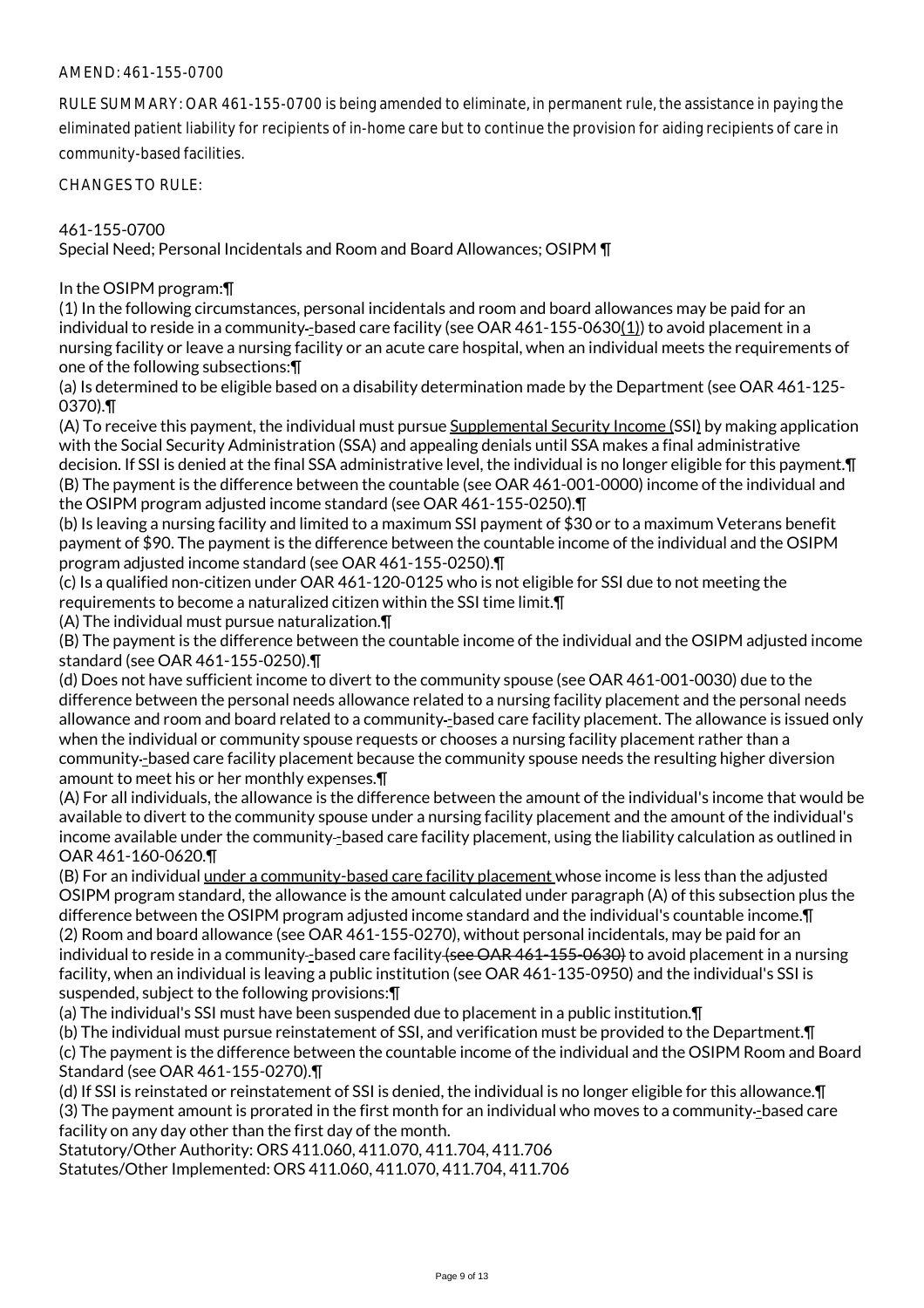## AMEND: 461-160-0610

RULE SUMMARY: OAR 461-160-0610 is being changed to, in permanent rule, eliminate patient liability for recipients of in-home long-term care services and supports. This includes OSIPM, OSIPM-ICP and PACE. The liability for PACE participants is being eliminated in all service settings.

CHANGES TO RULE:

461-160-0610

ClPatient Liability; OSIPM (except OSIPM-EPD) ¶

(1) A clientn individual in the OSIPM (except OSIPM-EPD) program who receives long-term care (see OAR 461-001-0000) services must, in order to remain eligible, make the payment required by this rule, except as provided in sections (2) to (67) of this rule. The client Individuals must apply his or hetheir adjusted income to the cost of the care or service in the amount, if any, determined by the Department. This amount is the elpatient liability. If the clientindividual's adjusted income exceeds the cost of care or service, the elientindividual must pay the full cost of care but has no additional liability.¶

(2) A-clientn individual who receives SSHupplemental Security Income (SSI), or is deemed to receive SSI under section 1619(b) of the Social Security Act (42 U.S.C. 1382h(b)), is eligible for OSIPM program benefits without having to make a payment.¶

(3) The IC service payment of a client in the OSIPM-IC program is reduced by the amount of hifollowing end on December 31, 2021:¶

(a) Independent Choices Program (ICP) patient liability for individuals in OSIPM-ICP (see OAR Chapter 411, Division 030), and¶

(b) Liability or contribution to the cost of services for her liabilityProgram of All-Inclusive Care for the Elderly (PACE) participants (see OAR Chapter 411 Division 045).¶

(4) The following elientindividuals, if they receive the services described in section (5) of this rule, are exempt from payments required by this rule:¶

(a) A disabledn adult child with a disability under OAR 461-135-0830.¶

(b) A widow or widower under OAR 461-135-0820.¶

(c) A Pickle amendment clientindividual under OAR 461-135-0780.¶

(5) A client individual identified in section (4) of this rule is exempt from payments required by this rule if the clientindividual receives home and community-based care (see OAR 461-001-0030).¶

 $(6)$  In the initial month of placement, a client individual may be exempt from payments required under this rule if the Department determines that the elientindividual's income has been exhausted prior to placement. If any income remains, the clientindividual must contribute to the cost of care or service.¶

(7) A clienth individual residing in an acute care hospital or mental health residential treatment facility is exempt from payments required by this rule while residing in the acute care hospital or mental health residential treatment facility. If a service benefit was received prior to admission to the acute care hospital, payment must be made for that service. For purposes of this rule, only the following types of treatment centers qualify as a mental health residential treatment facility:¶

(a) A mental health adult foster home.¶

(b) A mental health residential treatment home. ¶

(c) A mental health residential treatment facility.¶

(d) A mental health secure residential treatment facility.

Statutory/Other Authority: ORS 409.050, 411.060, 411.070, 411.404, 411.706, 413.085, 414.685 Statutes/Other Implemented: ORS 409.010, 411.060, 411.070, 411.404, 411.706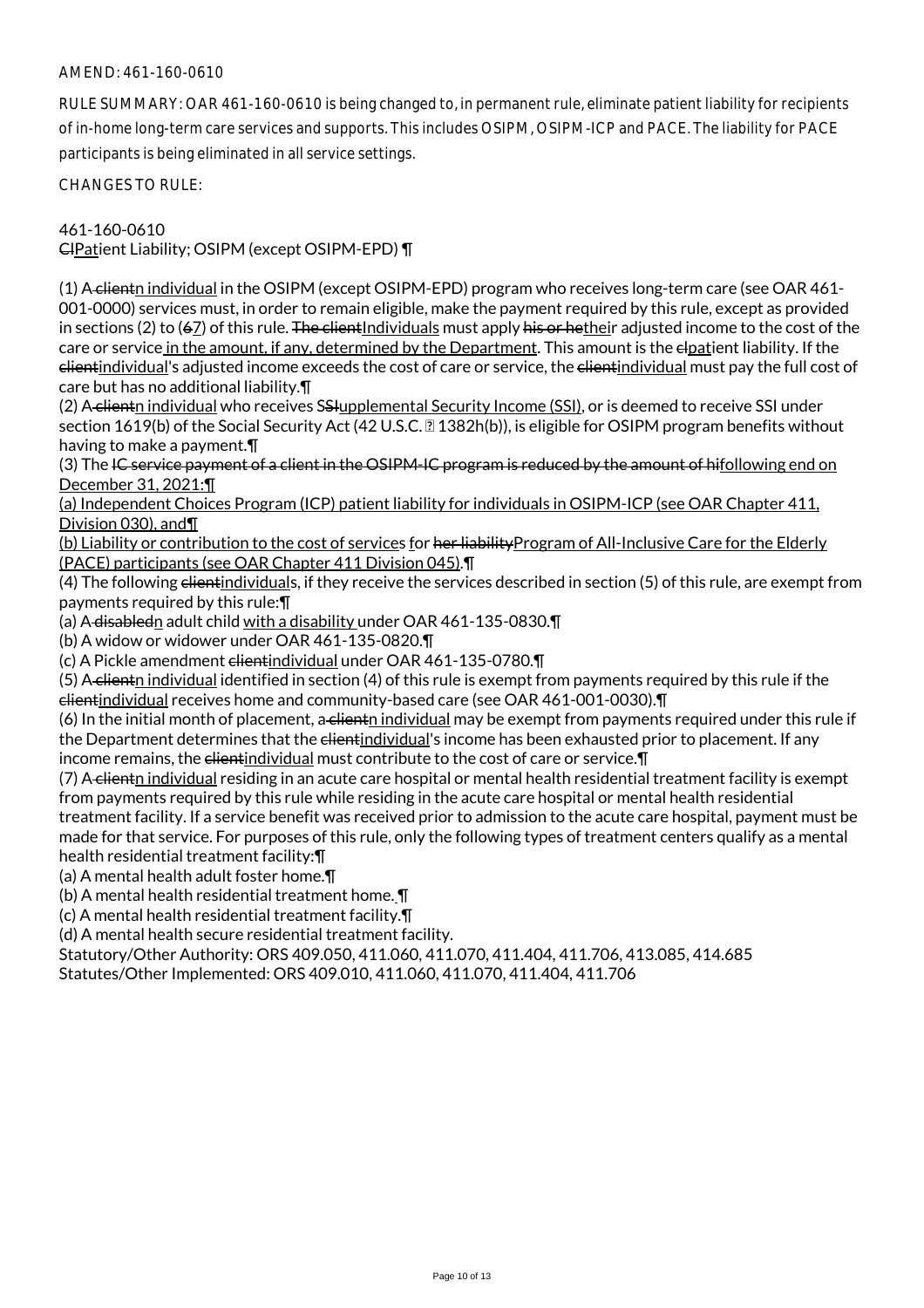## AMEND: 461-160-0620

RULE SUMMARY: OAR 461-160-0620 is being amended to, in permanent rule, eliminate patient liability for certain individuals.

CHANGES TO RULE:

461-160-0620

Income Deductions and Patient Liability; Long-Term Care Services or Home and Community-Based Care; OSIPM ¶

## In the OSIPM program:¶

(1) Deductions from income are made for an individual residing in or entering a long-term care facility or receiving home and community-based care (see OAR 461-001-0030) as explained in subsections (3)(a) to (3)(h) of this rule.¶

(2) Except as provided otherwise in OAR 461-160-0610,  $\pm$ The liability of thean individual is determined according to subsection (3)(i) of this rule, except: \[

(a) An individual receiving their portion of home and community-based care consisting of in-home services, including OSIPM-ICP, for whom there is no liability.¶

(b) As provided otherwise in OAR 461-160-0610.¶

(3) Deductions are made in the following order:¶

(a) One standard earned income deduction of \$65 is made from the earned income in the OSIPM program.¶

(b) The deductions under the plan for self-support as allowed by OAR 461-145-0405.¶

(c) One of the following need standards:¶

(A) A \$68.77 personal needs allowance for an individual receiving long-term care services.¶

(B) A \$90 personal needs allowance for an individual receiving long-term care services who is eligible for VA benefits based on unreimbursed medical expenses. The \$90 allowance is allowed only when the VA benefit has been reduced to \$90.¶

(C) For an individual who receives home and community-based care:¶

(i) Except as provided in subparagraph (ii) of this paragraph, the OSIPM maintenance standard.¶

(ii) For an individual who receives in-home services, the OSIPM maintenance standard plus \$500.¶ (d) A community spouse (see OAR 461-001-0030) monthly income allowance is deducted from the income of the institutionalized spouse (see OAR 461-001-0030) to the extent that the income is made available to or for the benefit of the community spouse, using the following calculation.¶

(A) Step 1—--Determine the maintenance needs allowance.  $$2,177.50$  is added to the amount over  $$653.25$  that is needed to pay monthly shelter expenses for the principal residence of the couple. This sum or \$3,435.00, whichever is less, is the maintenance needs allowance. For the purpose of this calculation, shelter expenses are the rent or home mortgage payment (principal and interest), taxes, insurance, required maintenance charges for a condominium or cooperative, and the full standard utility allowance for the SNAP program (see OAR 461-160- 0420). If an all-inclusive rate covers items that are not allowable shelter expenses, including meals or housekeeping in an assisted living facility, or the rate includes utilities, to the extent they can be distinguished,

these items must be deducted from the all-inclusive rate to determine allowable shelter expenses.¶ (B) Step 2——-Compare maintenance needs allowance with community spouse's countable income. The countable (see OAR 461-001-0000) income of the community spouse is subtracted from the maintenance needs allowance determined in step 1. The difference is the income allowance unless the allowance described in step 3 is greater.¶ (C) Step 3 - --If a spousal support order or exceptional circumstances resulting in significant financial distress require a greater income allowance than that calculated in step 2, the greater amount is the allowance.¶ (e) A dependent income allowance as follows:¶

(A) For a case with a community spouse, a deduction is permitted only if the monthly income of the eligible dependent is below \$2,177.50. To determine the income allowance of each eligible dependent:¶ (i) The monthly income of the eligible dependent is deducted from \$2,177.50.¶

(ii) One-third of the amount remaining after the subtraction in paragraph (A) of this subsection is the income allowance of the eligible dependent.¶

(B) For a case with no community spouse:¶

(i) The allowance is the TANF adjusted income standard (see OAR 461-155-0030) for the individual and eligible dependents.¶

(ii) The TANF standard is not reduced by the income of the dependent.¶

(f) Costs for maintaining a home if the individual meets the criteria in OAR 461-160-0630.¶

(g) Medical deductions allowed by OAR 461-160-0030 and 461-160-0055 are made for costs not covered under the state plan.¶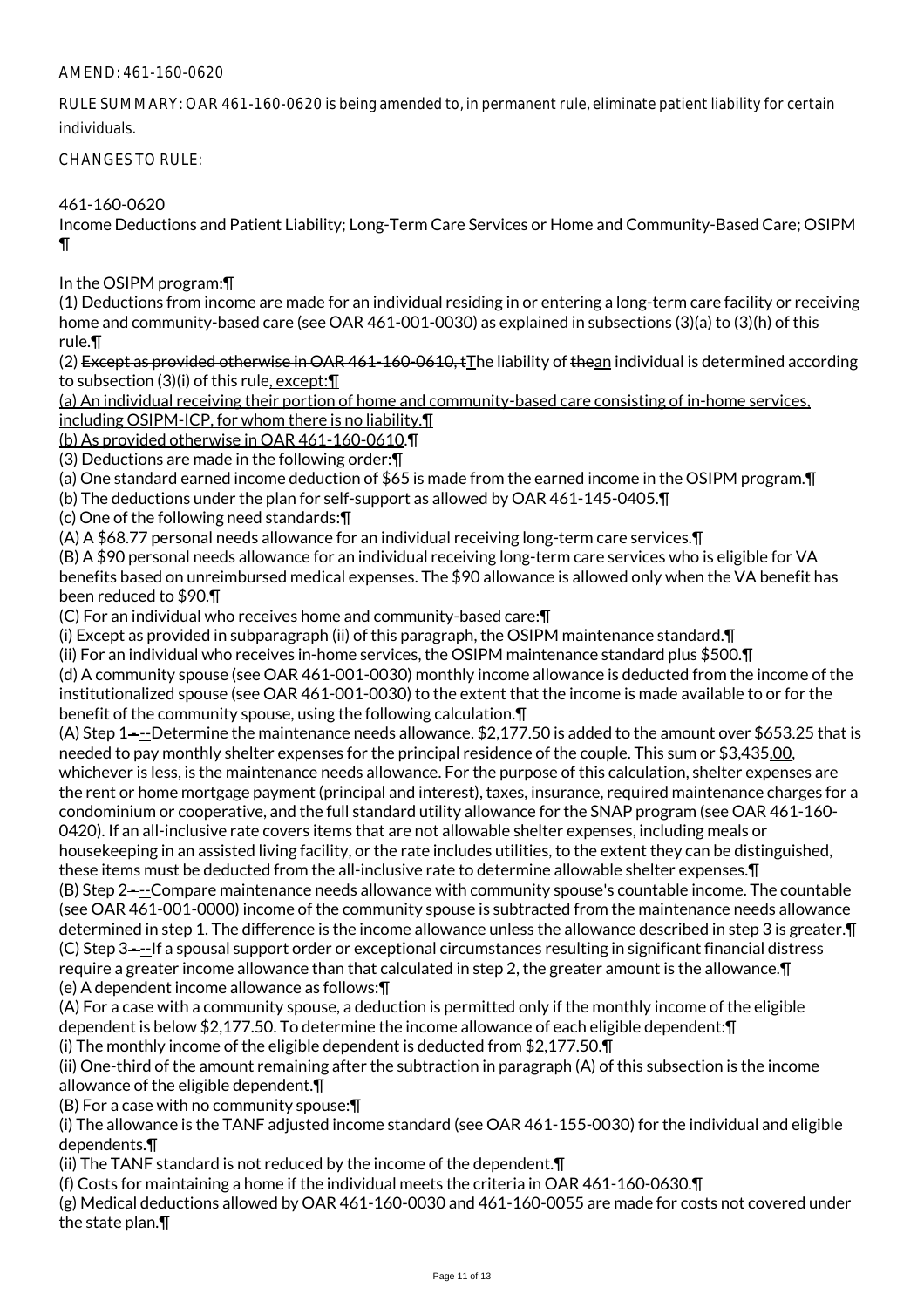(h) After taking all the deductions allowed by this rule, the remaining balance is the adjusted income (see OAR 461-001-0000).¶

(i) The individual's liability is determined as follows:¶

(A) For an individual receiving home and community-based care (except an individuals identified in section (2) of this rule and in OAR 461-160-0610(4)), the liability is the actual cost of the home and community-based care or the adjusted income of the individual, whichever is less. This amount must be paid to the Department or the home and community-based care facility each month as a condition of being eligible for home and community-based care. In OSIPM-ICP, the liability is subtracted from the gross monthly benefit. I

(B) For an individual who resides in a nursing facility, the liability is the actual cost of services or the adjusted income of the individual, whichever is less. This amount must be paid to the facility each month as a condition of being eligible for nursing facility services.

Statutory/Other Authority: ORS 409.050, 413.085, 411.060, 411.070, 411.404, 414.065, 414.685, 411.706 Statutes/Other Implemented: ORS 409.010, 413.085, 411.060, 411.070, 411.404, 414.065, 414.685, 42 USC 1396r-5, 411.706, 42 CFR 435.725 - 435.735